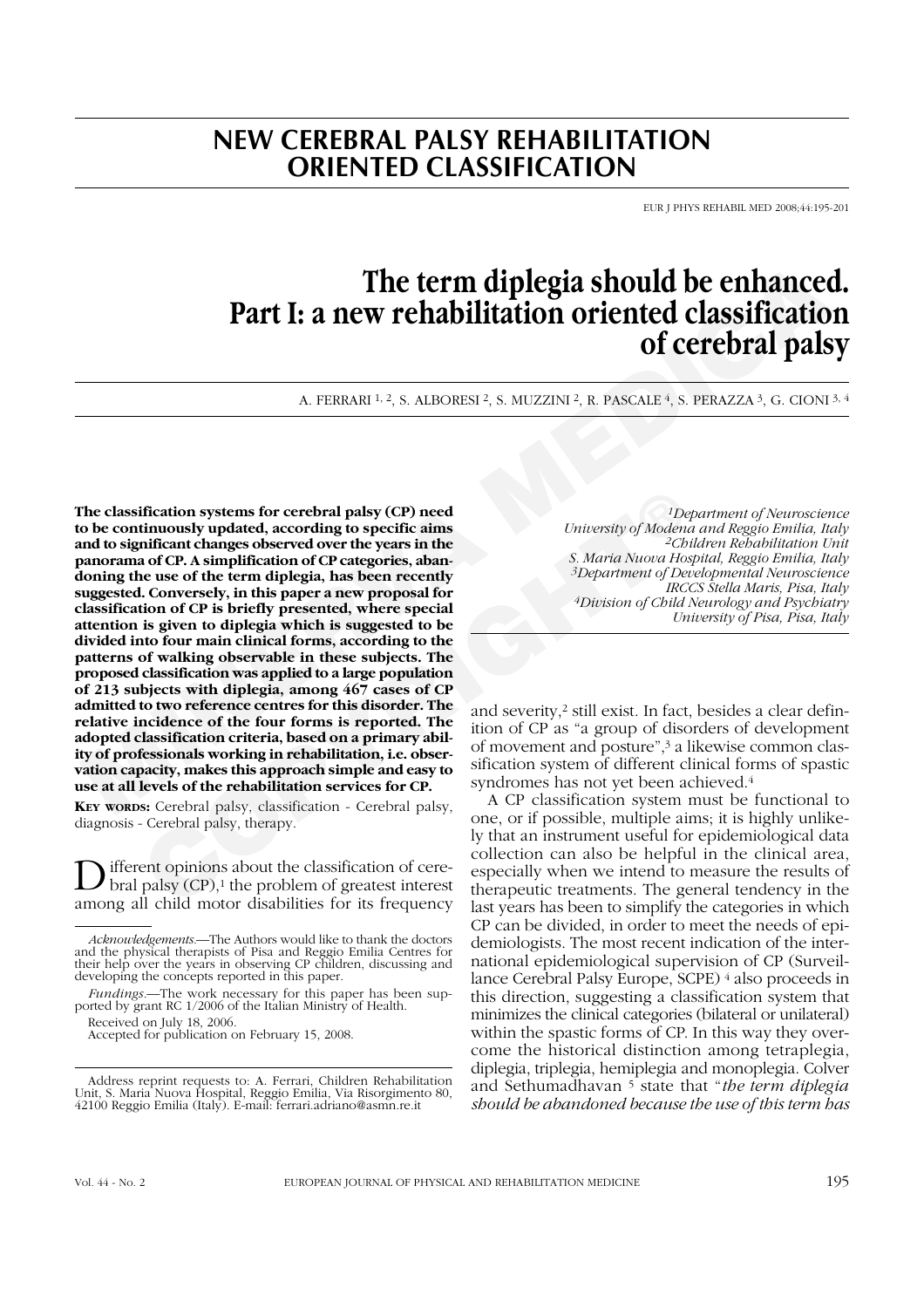*served to confuse classification and obscure interpretation of epidemiological and clinic studies"*. Morris and Rosenbaum 6 declare that "*the term diplegia has limited clinical value as a way to communicate about children with CP and the use of the term should generally be discouraged"*. These authors underline however that the SCPE system can not provide, if used alone, a reliable measure of child functional abilities and has to be integrated, both for epidemiological and clinical aims, with other disability measures, such as the Gross Motor Function Classification System for Cerebral Palsy.7

#### **Towards a kinematic classification**

wer and Sethmannhavans article,<sup>3</sup> an inter-also reade to the above-ment betwer and othin the agged with these authors is actively postural contrided out. It can be agreed with these authors is ation) for tetraplegia, walk In Colver and Sethumanhavan's article,<sup>5</sup> an interesting historical overview of the use of the term diplegia was carried out. It can be agreed with these authors that over the last 150 years this term has been used with different meanings and often with scarce clarity in scientific articles and textbooks. In any case it has always referred to the topographic distribution of motor deficit. In none of the named classification systems reference to functional aspects has been made, and specifically to walking architecture. Since the whole problem is considered only from the topographic point of view, the quoted authors<sup>5</sup> declare that "*there is no justification for separating diplegia and tetraplegia*". They openly support the SCPE proposal of including both these forms in a single macro category, the bilateral cerebral palsy, a term not completely new, since it had already been used by Freud <sup>8</sup> in his CP organization. The proposed solution, however, includes in the same category seriously compromised children, who are not able to achieve any autonomy, not even with the best individually tailored, instrumental and environmental therapeutic facilitation, and children whose only observable defect consists of an inversion of the gait pattern. Due to the necessity to express the prognosis and measure real results achieved through the rehabilitation treatment, this proposal is questionable. In the Authors' opinion, in order to classify CP forms, they have to link to the criterion of the topographic distribution of motor impairments also at least the evaluation of one adaptive meaningful function.

Studying for more than twenty years the development of adaptive functions from a suitable sample of CP children, coming from all over Italy and distributed

**Entire the trace of the term should gan-<br>map and according to the set of the term should gan-<br>map and according to the set of the set of the film of the set of the set of the set of the set of the set of the set of the s** over a wide range of age (from a few months to adulthood), our groups have been able to identify and classify recurrent and sufficiently pathognomic motor patterns, also through the use of scheduled videotapes made according to standardized, common and ratified protocols.9 These motor patterns can be favourably used in order to classify CP forms, even when expressed with the possible variations, which characterise the individuality of every single child. The CP classification system suggested by the Authors divides the spastic forms according to the architecture of three guiding functions: postural control, walking and manipulation.10 In this taxonomic system, the terms tetraplegia, diplegia and hemiplegia are not only closely connected with the topographic distribution of motor deficits as in the past, but they are also related to the above-mentioned guiding functions, respectively postural control (antigravity organisation) for tetraplegia, walking patterns for diplegia and manipulation abilities for hemiplegia. The architecture of these functions contemporarily provides the guiding criterion for the diagnosis of clinical form and offers many useful indications for prognosis and therapeutic decisions. For tetraplegic CP children the antigravity organization has been chosen as the guiding function since the achievement of a suitable sitting position, as the basis for any possible autonomy, is the main goal of rehabilitative treatment. For diplegic CP children it is better to use walking, because this function, which can have different patterns and is not always achievable spontaneously or maintainable until the adulthood, is the activity to which the main therapeutic engagement (physiotherapy, orthosis, drugs, functional surgery) is directed. For hemiplegic CP children walking capability is spontaneously achieved, so that manipulation becomes the main core of rehabilitation.

> Moreover, within the categories of tetraplegia, diplegia and hemiplegia, it is possible to distinguish further subtypes on the basis of the architecture of explored function.

> As for the diplegic forms, some subtypes by can be identified observing the walking pattern.11

# **Outline of four clinical forms of diplegia**

This approach derives mainly from the path suggested by Karel and Bertha Bobath,<sup>12</sup> the motoscopic examination proposed by Milani Comparetti 13 and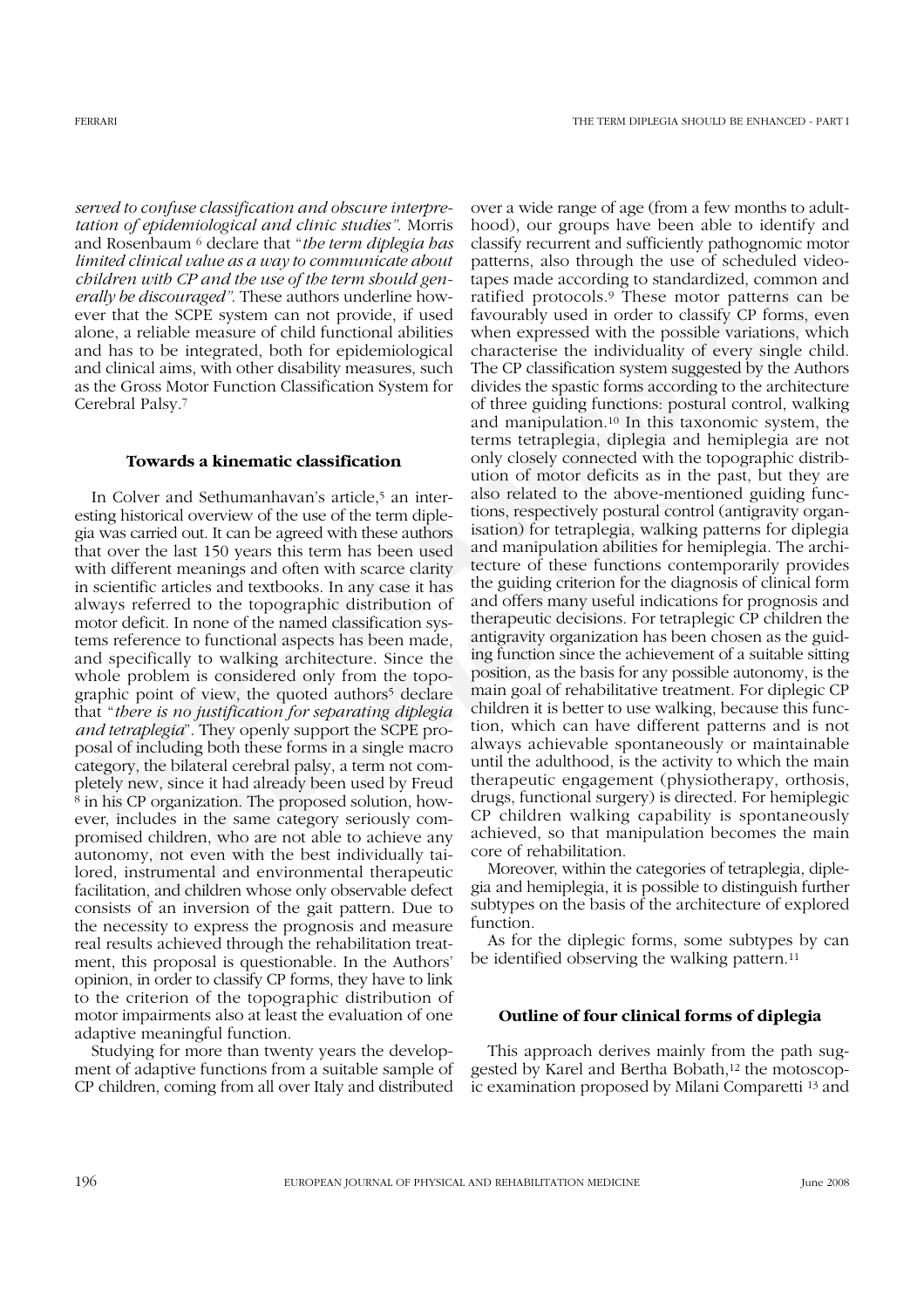the results of modern optoelectronic technology (gait analysis) 14-16 and has been used for many years and for hundreds of CP patients in the reference centres of Pisa and Reggio Emilia. According to the Authors, it is possible to separate the macro category "diplegia" into four main subgroups, in which the architecture of walking function shows meaningful clinical and prognostic differences. In each clinical form, the motor and perceptual disturbances are expressed in a different way, both influencing the functional prognosis.10 For example, in the first form ("forward leaning propulsion") the influence of perceptual disturbance is higher than that of motor deficit. The same thing happens to a larger extent in the third form ("tight rope walker"). In the fourth form ("dare devils") the disturbance is almost exclusively motor.

The aims of this paper were to provide a clinical sketch of the main walking pattern for each of these forms of diplegia, and to show preliminary data on relative incidence of each form in a large hospital based population of subjects with diplegia.

## **Subjects and methods**

The population eligible for inclusion in the study consisted of subjects with CP admitted for developmental check-up and/or specific treatments from January 2005 to December 2006 to the Department of Developmental Neurosciences of the IRCCS Stella Maris (Pisa, Italy) or to the Unit of Children Rehabilitation of S. Maria Nuova Hospital (Reggio Emilia, Italy). In addition to clear-cut diagnosis of CP,3, 4 an inclusion criterion was the age older than two years. An epidemiological chart to classify impairment was administered to each child which included assessment according to SCPE,4 modified for further subdividing the spastic bilateral forms into diplegic and tetraplegic types according to Hagberg et al.17, 18 and the classification of walking in diplegia, described below.10

# *Classification of walking patterns in children with diplegia*

All subjects affected by spastic diplegia were observed and evaluated for the walking pattern according to its kinematics feature.11 Trained doctors of the two centres were asked to allocate, if possible, each child to one of the four clinical forms, differentiated according to the following description.

FIRST FORM OF DIPLEGIA ("FORWARD LEANING PROPULSION")

The positive to separate the mace category "chiefiga"<sup>1</sup> tour point cames, which are placed in from and hard working that the positive increase of the model in the model of the positive of the model of the model of the mod In so this paper were to provide a comical combined component and the component of the main walking pattern for each of these visual-kinesthetic conflict, whis diplegia, and to show preliminary data on rel-<br>be forwardly un The evolved walking pattern of this form is characterised by antepulsed trunk, constant support on four point canes, which are placed in front and laterally to the trunk, lower limbs with the classic pathologic pattern of flexion, adduction and internal rotation of thighs and equinus-valgus-pronation of feet (scissor pattern). The pelvis can be more or less antepulsed and the lumbar rachis have increased lordosis consequently. The head is usually held in slight retroflexion in order to neutralize the trunk antepulsion. A distinguishing sign is a specific type of balance, which occurs on toe tips, even when wearing ankle foot orthosis (AFO) or after triceps surae surgical release. The need to project the vertical of the overall barycentre forward is the consequence of a visual-kinesthetic conflict, which forces the child to be forwardly unbalanced (controllable direction) for fear of possible falling backward. The walking pattern is like a subsequent parachute reaction of the lower limb. From this motor behaviour derives the term "propulsive", which gives the name to this clinical form. The steps follow one after another in a slow and sequential way. The four point canes perform a defensive task against any possible forward fall, rather than a support function. In fact the load on upper limbs usually remains limited. Since the child does not have to support himself, but only to hold himself up, he maintains the upper limbs flexed. The four point cane advancement occurs in alternate way following the four phases pattern. The walking speed remains modest and the progression slow and tiring, also due to the early exhaustion of the support reaction. The walking pattern is characterised by an increased hip internal rotation in mid stance (jump gait with or without stiff knee, in accordance to the motor behaviour of rectus femoris 15). The foot contact on the ground always occurs in equinus-valguspronation as a consequence of hip and knee flexion, even if the tibio-tarsal joint does not exceed 90° (apparent equinus 16). The foot clearance during the swing phase is limited. The knee, already flexed, is progressively stressed toward valgus deformity, with serious torsion conflict caused by the presence upstream of an internal rotation of the thigh, produced by the antiversion of femur neck, and downstream by an external torsion of the tibia. The hip of the loaded lower limb maintains some flexion also in terminal stance. The pelvis as a consequence of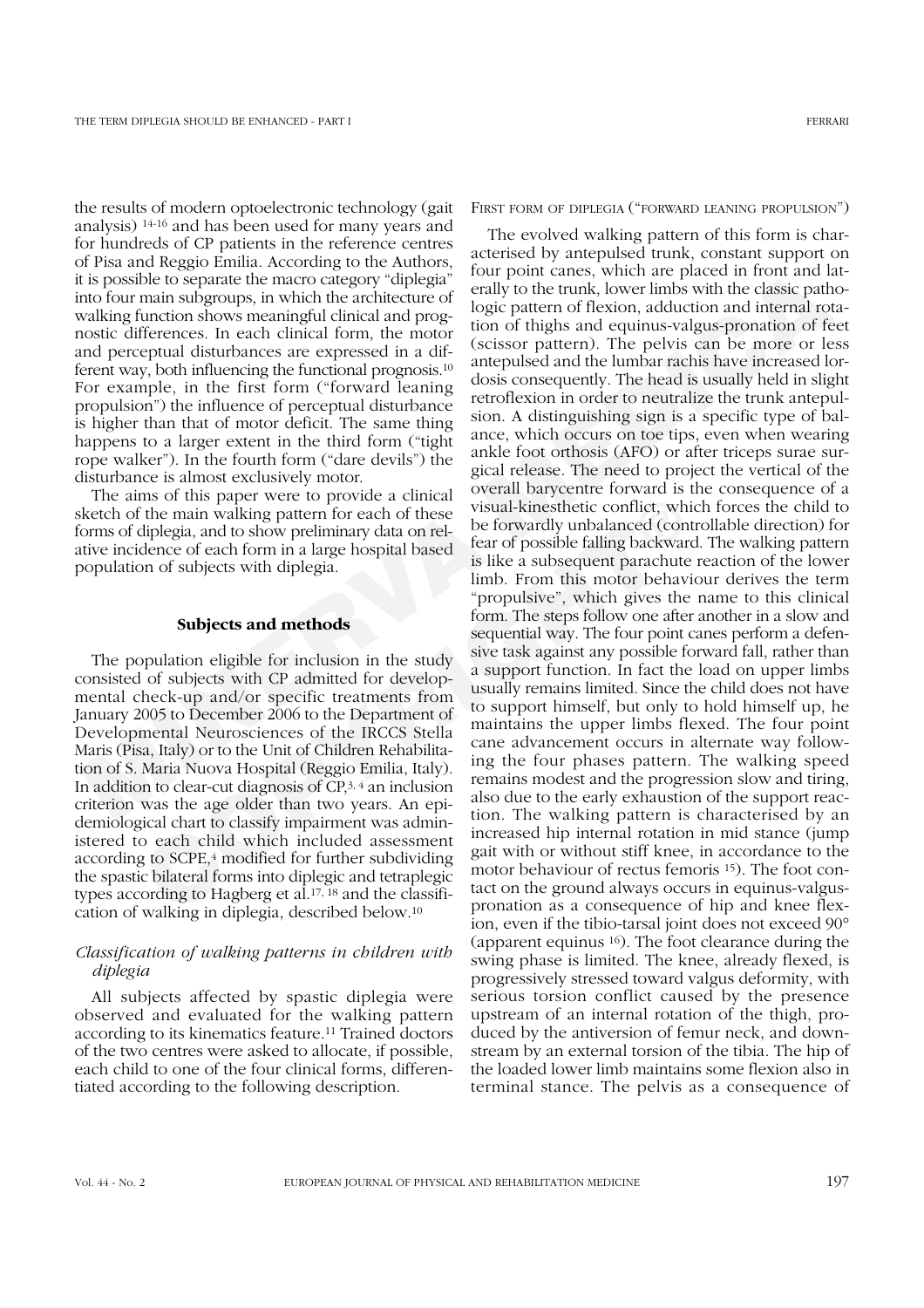adductor interference usually shifts towards the loaded lower limb.

# SECOND FORM OF DIPLEGIA ("TIGHT SKIRT")

Location of particular internal methanic states and the constrained the constrained the constrained the track of the moment of the constrained the track of the track of the constrained the track of the constrained by the c anaryanamy again or una form is, in that, we cannot the dythe loaded knee behaviour, which it is better that they do not use flexion at the moment in which the oppo- ible laced shoes. The head an timb crosses the zenit and The child walks keeping the head moderately projected forward and the trunk in a vertical position. The four point canes are maintained slightly to the side of the trunk, with semi extended elbows, and advanced in a four phase pattern. Even if the canes are in constant contact with the ground, as a consequence of the vertical trunk-feet alignment, they are only slightly loaded. Their use is more comparable to direction tasks than to anterior defensive aims. The lower limbs maintain the flexion pattern already observed in the first form, but with a more pronounced knee flexion. The distinguishing sign of this form is, in fact, represented by the loaded knee behaviour, which increases flexion at the moment in which the opposite lower limb crosses the zenith and comes in contact with the ground (therefore the term tight skirt). The pelvis oscillates in anti – retropulsion at every step as a consequence of hamstrings strain, with a knee flexion synchronised swing and a subsequent increased – decreased lumbar lordosis. The loaded hip never completely extends in terminal stance and can have a limited flexion also in terminal swing. In monopodalic phase the pelvis shifts towards the loaded lower limb. The trunk swings prevalently in the sagittal plane. A swing phase equinus can be present, followed by an initial and then full contact one. Instead there is no push-off equinus. In order to complete the tight skirt scheme, besides the antiretroversion pelvis swing and loaded knee flexion, it is necessary that the loaded foot achieves a dorsal flexion. This movement can take place at the ankle, in case of primary or secondary weakness of triceps surae, or in mid foot (rocker bottom) as a consequence of a pathological breakdown of plantar muscles and a collapse of the longitudinal arch (hidden equinus). An AFO, able to sustain body weight, could contribute to protect the foot and improve walk.16 Both in case of dorsal flexed or spastic flat foot and of AFO employment, the load is kept on the forefoot (apparent equinus 16). The steps are short and frequent and forward speed is reduced. The presence of a weak or excessively lengthened triceps surae, combined with a subpatellar ligament failure, reducing the extensor couple power (knee extensors-foot plantarflexors), can lead, before adolescence, to the development of a

crouch gait,15 the most frequent cause of loss of walk in this category of diplegic children.

# THIRD FORM OF DIPLEGIA ("TIGHTROPE WALKERS")

These children are able to walk without canes. Those who adopt these devices, in reality, use them only at the moment of stopping and in order to maintain the standing position, preferring to lift the canes when walking. In this form of diplegia the motor deficit is actually rather limited, but the perceptual disorder is so significant that many patients employ a numbers of years to achieve walking ability, or are able to walk only if someone follows them while touching them on the back with a finger (posterior space confinement). In order to walk, these children adopt the speed up strategy and for this reason it is better that they do not use AFOs, but rather flexible laced shoes. The head and the trunk are tilted forward in order to favour a more efficient advancement. The upper limbs, laterally raised, swing in the frontal plane contributing to obtain balance. During these movements, the position of the hands can reach or even surpass the shoulder level. The lower limbs show the typical pattern of hip flexion, tight adduction and internal rotation, knee flexion and talipes equinus. In this form it is easier to see foot varus-supination rather than valgus-pronation, typically present in the previously mentioned forms. At the moment of walk start, the children begin to swing upper limbs and trunk in the frontal plane, leaning forward, accentuating equinus and launching a series of steps in rapid acceleration. At walk stop, they often bump against something or someone, always arriving too quickly and heavily, or they slow down walking by executing, before completely stopping, a sort of walking in place. The step sequence usually is short and rectilinear (step cluster). In order to modify the progression trajectory, these diplegic children look for a momentary contact on an opportune support. The foot makes contact with the ground with the toes (swing equinus) and increases the plantar flexion at the end of the stance phase (push off equinus). Foot lifting can be made easier though a placing reaction, which facilitates a secondary contraction of ankle dorsal flexors and toe extensors, recruited in an inversed kinetic chain. In these diplegic children, the improvement of perceptual control is testified by the progressive lowering of upper limbs in the frontal pendulum and by the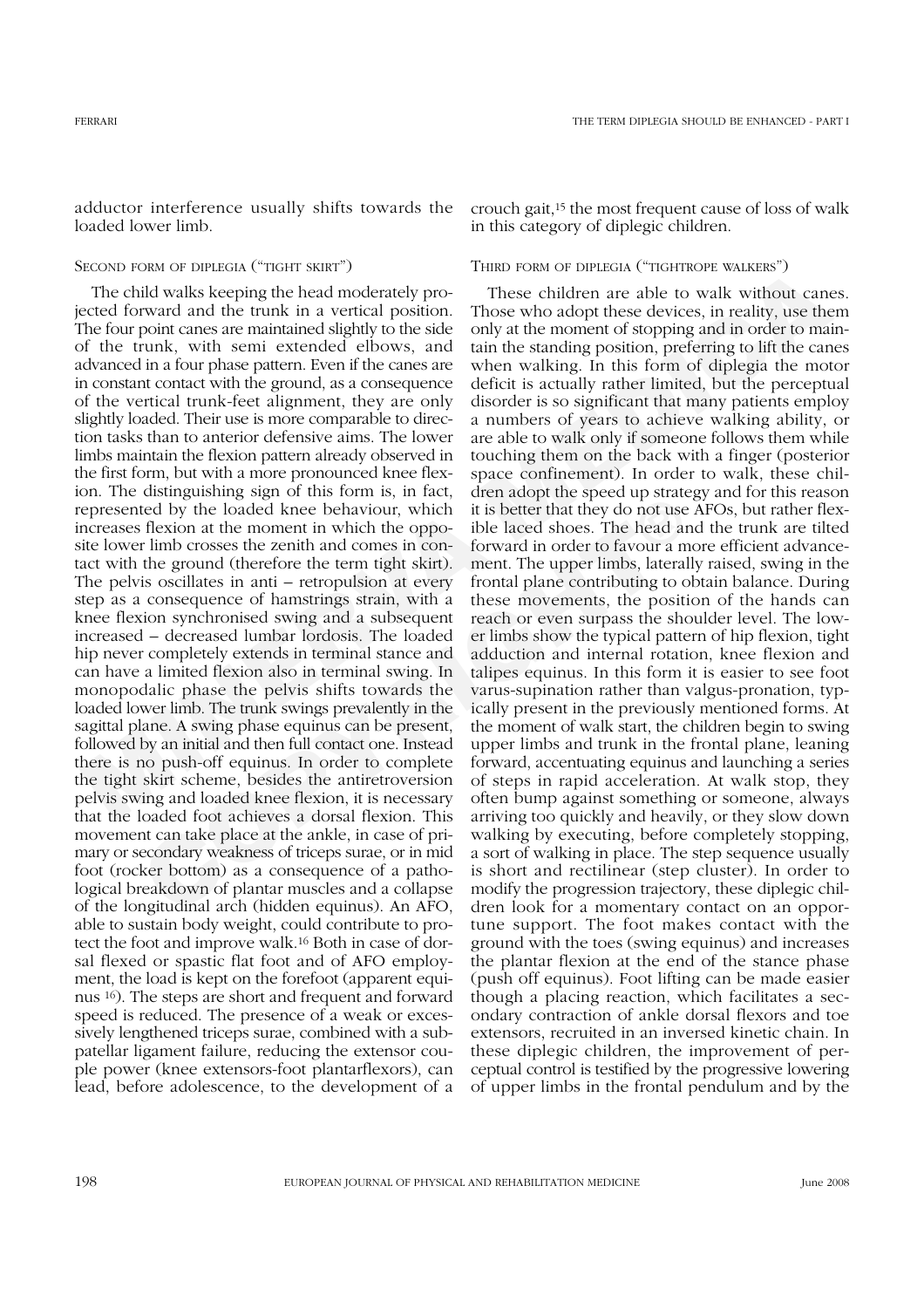reduction of walking speed, in addition to the capacity to walk through open spaces.

#### FOURTH FORM OF DIPLEGIA ("DARE DEVILS")

Obstrint observation (Van Det and the best state and the two methods in the challer and the challer in motor permanels in motor permanels in more permanel in more than the state with his advertise to the detect is known on From the content and most window the proposition in the center strict) followed interests and elementary rotation and the center strictly followed the urger limbs are kept slightly abducted analysing videotapes of subjecti The children belonging to this form are the most capable in motor performances, since their defect is mainly if not exclusively of a motor type. Walking is precociously acquired and preserved forever, differently from what can occur in the other three forms. The pathologic scheme can be limited to the inversion of step pattern or be extended in a proximal direction to involve the knees (in flexion) and the hips (in flexion, adduction and more or less internal rotation, in accordance with the degree of femur neck antiversion). During walking, the head is vertical and the trunk slightly antepulsed, shoulder and hips swinging in countertendency and elementary rotation between girdles are possible. The hip flexion and pelvis antiversion justify the increase of lumbar lordosis. The upper limbs are kept slightly abducted laterally to the trunk and can produce elementary pendulum movements, generally asymmetrical. The wrists are semi extended, while the hands remain open. The adductor interference is present, but rarely become excessive. The motor behaviour of lower limb is hardly ever symmetrical, especially at lower speeds. It tends toward symmetry when the child speeds up walk velocity or begins to run. Also in upright standing position these diplegic children show difficulties in weight balancing on the lower limbs and prefer to maintain the load on either one foot or the other, frequently shifting sides. The loaded lower limb lines up, while the counterlateral one shows hip and knee flexion and foot equinus. In order to bring the heel in contact with the ground, the child emphasises hip flexion and trunk antepulsion and pushes the knee in hyperextension. The distinguishing sign of this diplegic form certainly is represented by the onset of talipes equinus just as the walk is about to start and by its reduction just as the child returns to standing position. During walking there are frequently swing, contact (generally with varus) and push-off talipes equinus phenomena. In order to facilitate foot clearance, the child in terminal stance can carry out a placing reaction of ankle dorsal flexors and toe extensors. Instead in the less compromised children a stepping reaction can also occur. Just as the body load is accepted on the supporting foot, it is possible to show a jerky knee movement.

The dynamic balance is acceptable, especially if one considers the reduction of support basis produced by the equinus foot. When they are very young, diplegic patients of this form, since they are unable to stop walking, have no hesitation to drop down on their knees with hip adduction and internal rotation. Successively they do not have any difficulty in getting up either with the half kneeling manoeuvre or with simultaneous extension of knees and hips, and to set on walking again. Over time, they can learn to abruptly stop walking without the necessity of taking further steps after receiving an order to stop. Their endurance is on the whole good enough.

The main features of the four forms of gait are reported in Table I, while the Authors can refer to other publications for a more complete description.10

Doctors in charge for the classification procedures in the centres strictly followed the criteria described above. They periodically met during the study, analysing videotapes of subjects with diplegia, to maintain a high interobserver reliability.

The study was approved by the Ethical Committee of the Stella Maris Scientific Institute.

#### **Results**

In the two year period of this study, 467 subjects with CP were recruited in the two centres: their age ranged from 2.0 to 21.7 years (mean 7.8±4.1); 262 were male. A large prevalence of spastic CP was found (434 subjects, 93%), *versus* dyskinetic (24 subjects, 5% ) and ataxic CP (9 subjects, 2%) (Table II).

Spastic diplegia was diagnosed in 213 subjects (115 male, mean age 7.9±3.9, range 2.0-21.7 years). This group was the largest in this series (46%), whereas the subjects with tetraplegia were 115 (25%) and those with hemiplegia 106 (22%). The frequency of the four forms of diplegia, distinguished according to the proposed walking classification, is reported in Table III. Eighteen subjects were not classified because they were too young to walk, or they had just started to do it. The IV form (42%, 89 subjects of the diplegic sample) more often occurred, followed by form I (22%, 47 subjects), III and II (15 and 12%, 33 and 26 subjects, respectively).

More details on the motor features and associated disorders in the diplegic and tetraplegic groups of this samples are reported elsewhere.19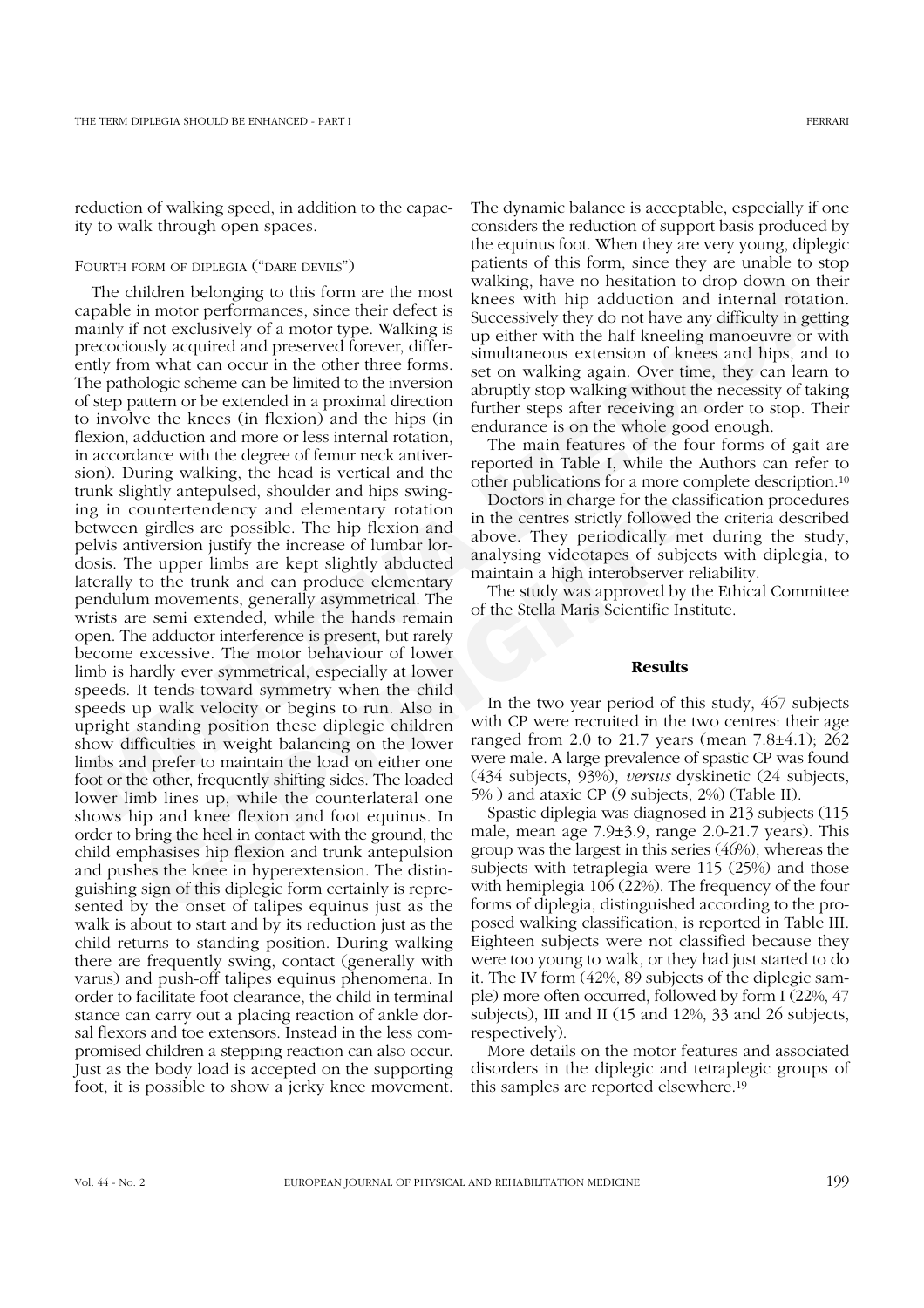| Segments                              | $1st$ form                                                                                                           | 2 <sup>nd</sup> form                                                                                 |                                                                                                                                                                             | 3rd form                                                                                                            | 4 <sup>th</sup> form                                                                 |
|---------------------------------------|----------------------------------------------------------------------------------------------------------------------|------------------------------------------------------------------------------------------------------|-----------------------------------------------------------------------------------------------------------------------------------------------------------------------------|---------------------------------------------------------------------------------------------------------------------|--------------------------------------------------------------------------------------|
| Upper limbs                           | Devices used for protec-<br>tion 4 phases constant<br>support                                                        | Devices used for direction<br>4 phases constant sup-<br>port                                         |                                                                                                                                                                             | Tilted laterally used as sta-<br>bilizers 2 phases, with no<br>constant support                                     | No devices                                                                           |
| Trunk                                 | Forward leaning<br>With or without lordosis                                                                          | Vertical                                                                                             |                                                                                                                                                                             | Forward leaning<br>with<br>hyperlordosis                                                                            | Vertical or slightly for-ward<br>leaning                                             |
| Swing                                 | Combined mainly sagittal                                                                                             | Combined, mainly sagit-<br>tal                                                                       |                                                                                                                                                                             | Frontal, related to shoul-<br>ders, pelvis and upper<br>limbs                                                       | Combined, mainly frontal<br>Countertendency bet-<br>ween shoulders<br>and<br>pelvis  |
| Pelvis                                | Antiversed and unstable,<br>translated toward the<br>supporting limb with<br>homolateral elevation                   | Sagittal swinging in anti-<br>version/retroversion and<br>translation towards the<br>supporting limb |                                                                                                                                                                             | Contralateral elevation,<br>translation toward the<br>lower limb in swing<br>phase                                  | Valid proximal fixation and<br>slightly expressed inter<br>girdle rotation           |
| Progression                           | Rotation on supporting<br>hip                                                                                        | Flexion on supporting<br>knee                                                                        |                                                                                                                                                                             | Propulsion and pivot on<br>foot                                                                                     | Hip intrarotation                                                                    |
| Foot                                  | Talipes equines in contact,<br>full support and swing<br>phase                                                       | Contact talipes equinus/<br>dorsiflexion/ drop foot                                                  |                                                                                                                                                                             | Contact and push off tal-<br>ipes equinus, pivot/plac-<br>ing                                                       | Contact and push off tal-<br>ipes equinus, possible<br>placing reaction<br>Drop foot |
| Fulcrum                               | Toe balancing                                                                                                        | Lumbar hinge/knee                                                                                    |                                                                                                                                                                             | Trunk/foot                                                                                                          | Hip/foot                                                                             |
| Distinguishing signs                  | Hip/knee<br>Trunk forward leaning and<br>toe balancing                                                               | Knee flexion in mid stance                                                                           |                                                                                                                                                                             | Frontal trunk swinging                                                                                              | Increasing talipes equinus<br>at start of walking                                    |
|                                       | TABLE II.—Distribution of the main types of cerebral palsy, classified according to Hagberg et al. <sup>17, 18</sup> |                                                                                                      |                                                                                                                                                                             | <b>Discussion</b>                                                                                                   |                                                                                      |
| Type of cerebral palsy                |                                                                                                                      | N(%)                                                                                                 |                                                                                                                                                                             | Among a large population of spastic forms of CP, we<br>classified 213 children with diplegia of our series into     |                                                                                      |
| Spastic CP                            |                                                                                                                      | 434 (93%)                                                                                            |                                                                                                                                                                             | four clinical forms analysing the walking pattern (guid-                                                            |                                                                                      |
| Tetraplegia<br>Diplegia<br>Hemiplegia | 115 (25%)<br>213 (46%)<br>106 (22%)                                                                                  |                                                                                                      | ing function). This proposal is not completely new,<br>since Berta and Karel Bobath <sup>12</sup> had already distin-<br>guished children with diplegia into two categories |                                                                                                                     |                                                                                      |
| Dyskinetic CP                         |                                                                                                                      | 24 (5%)                                                                                              |                                                                                                                                                                             | analyzing the walking function ("pigeon walk" and                                                                   |                                                                                      |
| Dystonic                              | 17 (3.5%)                                                                                                            |                                                                                                      | "duck walk").                                                                                                                                                               |                                                                                                                     |                                                                                      |
| Choreo-athetotic<br>Ataxic CP         | 7(1.5%)<br>9(2%)                                                                                                     |                                                                                                      |                                                                                                                                                                             | Furthermore, in a recent systematic review of gait                                                                  |                                                                                      |
| Total                                 |                                                                                                                      | 467                                                                                                  |                                                                                                                                                                             | classification in CP children, Dobson et al. <sup>11</sup> have<br>shown how this methodological approach is shared |                                                                                      |
|                                       |                                                                                                                      |                                                                                                      |                                                                                                                                                                             | and adopted to assist in diagnosis, clinical decision-<br>making and communication.                                 |                                                                                      |

TABLE I.—*Main characteristics of the four clinical forms of spastic diplegia.*

| $N(\%)$   |
|-----------|
| 434 (93%) |
| 115 (25%) |
| 213 (46%) |
| 106 (22%) |
| 24 (5%)   |
| 17 (3.5%) |
| 7(1.5%)   |
| 9(2%)     |
| 467       |
|           |

TABLE III.—*Distribution of the subjects with diplegia according to the suggested classification.*

|                                                                                                                                        | N. (%)                                                 |
|----------------------------------------------------------------------------------------------------------------------------------------|--------------------------------------------------------|
| I form (Forward leaning propulsion)<br>II form (Tight skirt)<br>III form (Tight rope walkers)<br>IV form (Dare devils)<br>Unclassified | 47(22%)<br>26 (12%)<br>33 (15%)<br>89 (42%)<br>18 (9%) |
| Total                                                                                                                                  | 213 (46%)                                              |

#### **Discussion**

The classification system proposed here allowed us to distinguish the 91% of the diplegic children group into the four diplegic forms, supporting the clinical existence of these forms, with a different prevalence, within the hospital based sample, which includes all subjects with CP who have attended two large centers for disabilities at the Hospitals of Pisa and Reggio Emilia.

In two other related articles the Authors summarized the results obtained by systematically applying